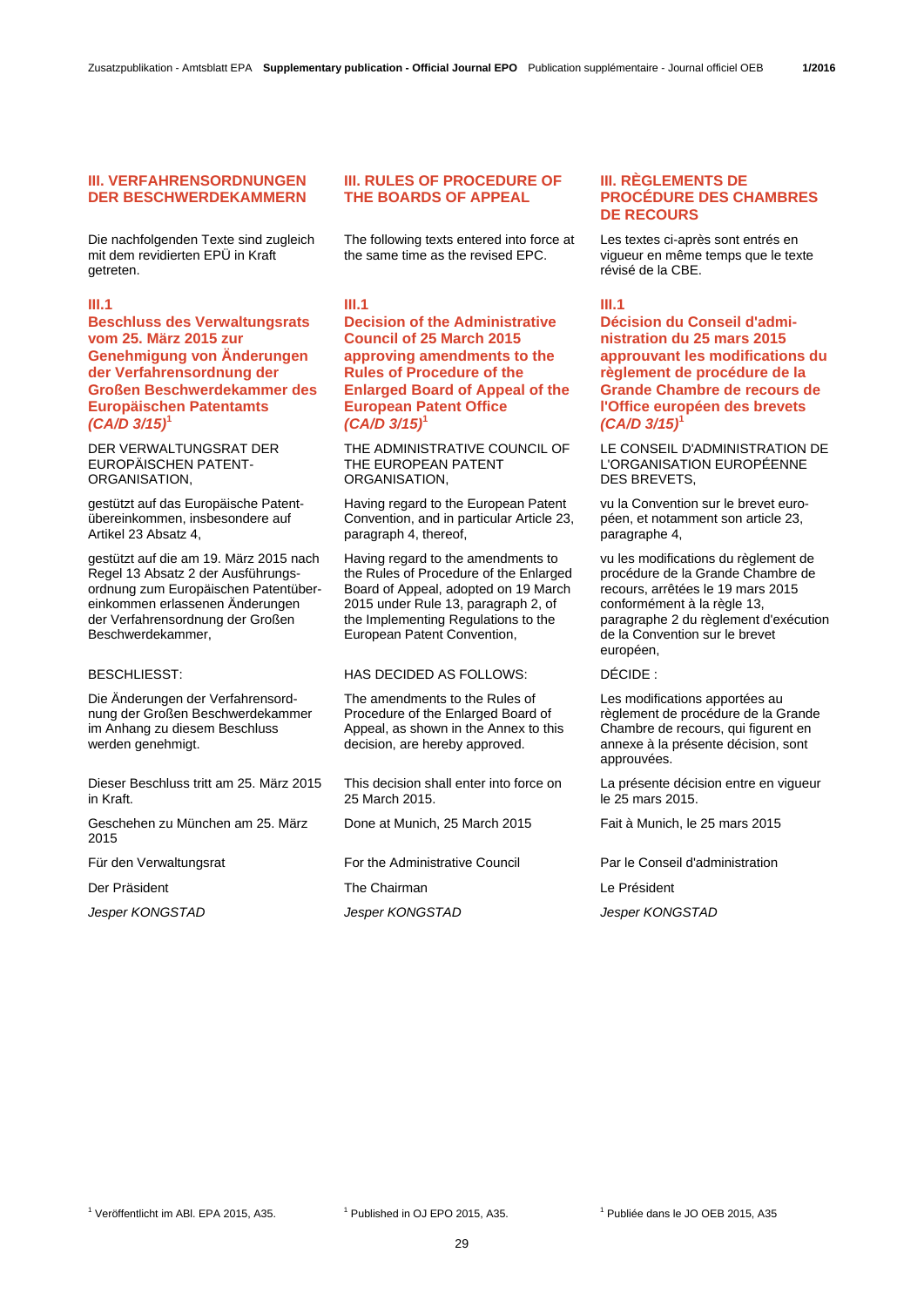# **BESCHLUSS DECISION DÉCISION**

Änderung der Verfahrensordnung der Großen Beschwerdekammer, ABl. EPA 1983, 3 in der Fassung von ABl. EPA 1989, 362, ABl. EPA 1994, 443, ABl. EPA 2003, 58 und ABl. EPA 2007, 303

Die Große Beschwerdekammer beschließt hiermit nach Regel 13 der Ausführungsordnung zum Europäischen Patentübereinkommen die Änderung ihrer Verfahrensordnung. Die so geänderte Verfahrensordnung lautet wie folgt:

In den Verfahren vor der Großen Beschwerdekammer gemäß Artikel 23 Absatz 1 Satz 1 EPÜ, Artikel 112 EPÜ und Artikel 112a EPÜ gelten die Vorschriften dieser Verfahrensordnung.

## **Artikel 2 Article 2 Article 2**

# **Geschäftsverteilung und Besetzung Business distribution and**

(1) Vor Beginn eines jeden Geschäftsjahres stellen die nach Artikel 11 Absatz 3 EPÜ ernannten Mitglieder der Großen Beschwerdekammer einen Geschäftsverteilungsplan auf. Dieser bestimmt die ständigen Mitglieder und ihre Vertreter in Verfahren nach Artikel 23 Absatz 1 Satz 1 EPÜ, Artikel 112 EPÜ und Artikel 112a EPÜ, die im Laufe des Jahres eingeleitet werden. Der Plan kann im Laufe des Jahres geändert werden.

(2) Der Vorsitzende der Großen Beschwerdekammer bestimmt nach Maßgabe des Geschäftsverteilungsplans die Zusammensetzung der Kammer im Einzelfall. In den Verfahren gemäß Artikel 23 Absatz 1 Satz 1 EPÜ wird die Zusammensetzung der Kammer nach Maßgabe von Absatz 5 durch den Vertreter des Vorsitzenden der Großen Beschwerdekammer bestimmt.

(3) Für die Prüfung eines Antrags nach Artikel 112a EPÜ in der Besetzung nach Regel 109 Absatz 2 b) EPÜ wird die Besetzung für die Prüfung nach Regel 109 Absatz 2 a) EPÜ um zwei rechtskundige Mitglieder erweitert.

Amendments to the Rules of Procedure of the Enlarged Board of Appeal, OJ EPO 1983, 3, as amended in OJ EPO 1989, 362, OJ EPO 1994, 443, OJ EPO 2003, 58, and OJ EPO 2007, 303

 In accordance with Rule 13 of the Implementing Regulations to the Convention on the Grant of European Patents, the Enlarged Board of Appeal amends its Rules of Procedure. These amended Rules of Procedure read as follows:

 These Rules of Procedure shall apply in proceedings before the Enlarged Board of Appeal under Article 23, paragraph 1, first sentence, EPC, Article 112 EPC, and Article 112a EPC.

# **composition**

 (1) Before the beginning of each working year the members of the Enlarged Board of Appeal appointed under Article 11, paragraph 3, EPC shall draw up a business distribution scheme. This scheme shall designate the regular members and their alternates in proceedings under Article 23, paragraph 1, first sentence, EPC, Article 112 EPC and Article 112a EPC initiated during the year. The scheme may be amended during the working year.

 (2) The Chairman of the Enlarged Board of Appeal shall determine the composition of the Board for each particular case in accordance with the business distribution scheme. In proceedings under Article 23, paragraph 1, first sentence, EPC, in accordance with paragraph 5 the composition of the Board shall be determined by the alternate of the Chairman of the Enlarged Board of Appeal.

 (3) For the examination of a petition under Article 112a EPC conducted in the composition under Rule 109, paragraph 2(b), EPC, two legally qualified members shall supplement the composition specified in Rule 109, paragraph 2(a), EPC.

## **ANHANG ANNEX ANNEXE**

 Modifications apportées au règlement de procédure de la Grande Chambre de recours, JO OEB 1983, 3, tel que modifié dans le JO OEB 1989, 362, le JO OEB 1994, 443, le JO OEB 2003, 58 et le JO OEB 2007, 303

 En vertu de la règle 13 du règlement d'exécution de la Convention sur la délivrance de brevets européens, la Grande Chambre de recours a décidé de modifier son règlement de procédure. La version modifiée de celui-ci est désormais la suivante :

# **Artikel 1 Article 1 Article premier**

## **Anwendungsbereich Field of application Champ d'application**

 Les dispositions du présent règlement de procédure sont applicables aux procédures devant la Grande Chambre de recours visées à l'article 23, paragraphe 1, première phrase CBE, à l'article 112 CBE et à l'article 112bis CBE.

## **Répartition des affaires et composition**

 (1) Avant le début de chaque année d'activité, les membres de la Grande Chambre de recours nommés selon l'article 11, paragraphe 3 CBE établissent un plan de répartition des affaires. Ce plan désigne les membres titulaires et les membres suppléants dans les procédures introduites pendant l'année au titre de l'article 23, paragraphe 1, première phrase CBE, de l'article 112 CBE et de l'article 112bis CBE. Ce plan peut être modifié en cours d'année.

 (2) Le président de la Grande Chambre de recours détermine dans chaque cas particulier la composition de la Chambre conformément au plan de répartition des affaires. Dans les procédures visées à l'article 23, paragraphe 1, première phrase CBE, la composition de la Chambre est déterminée par le suppléant du président de la Grande Chambre de recours, dans les conditions prévues au paragraphe 5.

 (3) Afin d'examiner une requête visée à l'article 112bis CBE, dans la formation prévue à la règle 109, paragraphe 2 b) CBE, la formation prévue, aux fins de l'examen, selon la règle 109, paragraphe 2 a) CBE, est complétée par deux membres juristes.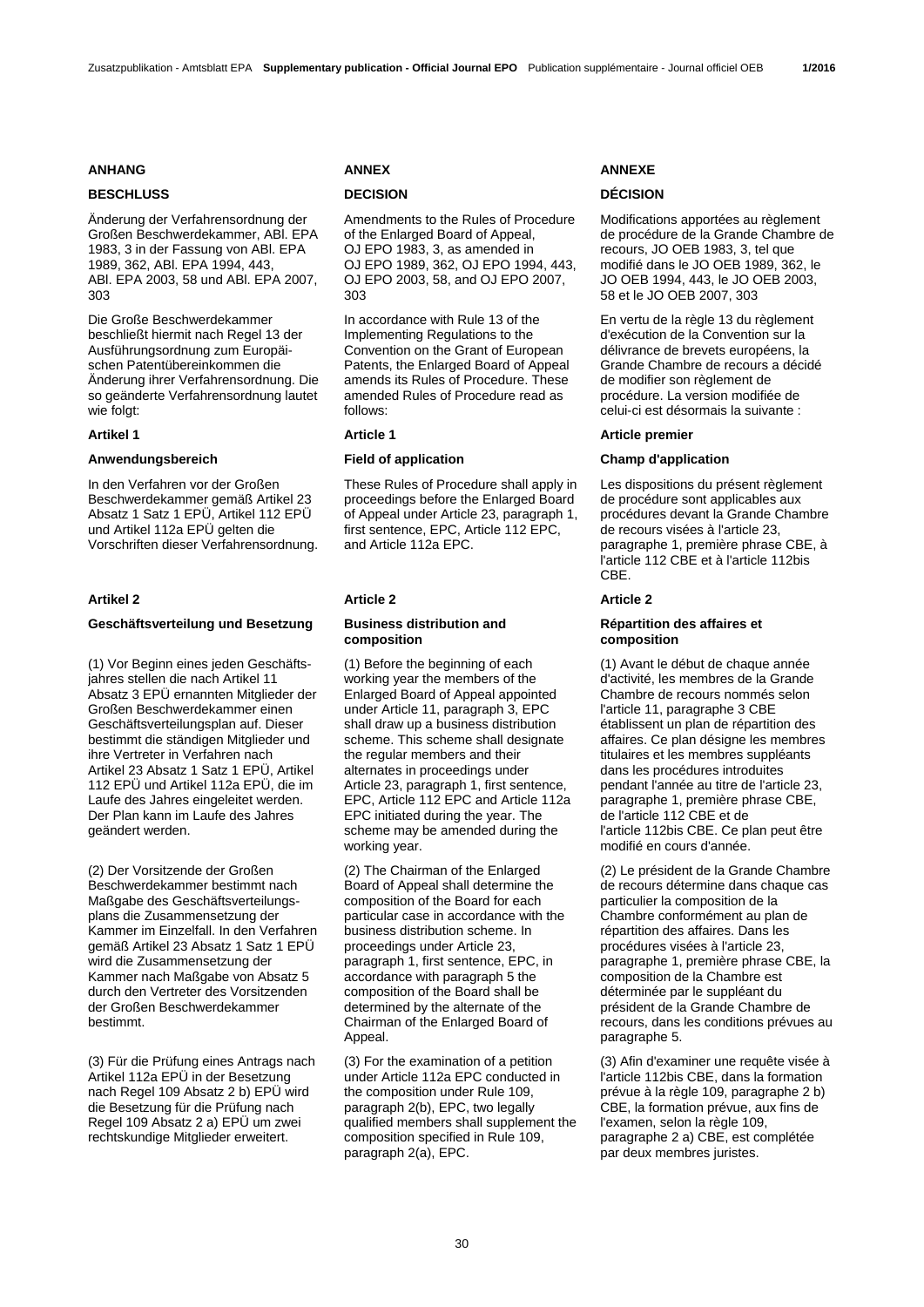(4) In den Verfahren vor der Großen Beschwerdekammer nach Artikel 112 Absatz 1 a) EPÜ dürfen mindestens vier Mitglieder nicht an dem Verfahren vor der die Rechtsfrage vorlegenden Kammer mitgewirkt haben.

(5) In den Verfahren nach Artikel 23 Absatz 1 Satz 1 EPÜ setzt sich die Große Beschwerdekammer nach Maßgabe von Artikel 22 Absatz 2 Satz 1 EPÜ zusammen, wobei der Vorsitzende durch seinen Vertreter ersetzt wird und zwei der rechtskundigen Mitglieder externe Mitglieder der Großen Beschwerdekammer sind.

(6) Artikel 24 EPÜ findet auf Verfahren nach Artikel 112a EPÜ Anwendung. Der nach Artikel 11 Absatz 3 EPÜ ernannte Vorsitzende der Kammer, gegen deren Entscheidung sich der Antrag auf Überprüfung richtet, darf am Überprüfungsverfahren nicht mitwirken.

(7) Unmittelbar nach ihrer Bestimmung oder Änderung wird die Zusammensetzung der Kammer den Beteiligten mitgeteilt.

(1) Vertretungsgründe sind Verhinderungsgründe, wie insbesondere Krankheit, Arbeitsüberlastung und unvermeidbare Verpflichtungen.

(2) Will ein Mitglied vertreten werden, so unterrichtet es den Vorsitzenden der Kammer unverzüglich von seiner Verhinderung.

(3) Der Vorsitzende der Großen Beschwerdekammer kann ein anderes ständiges rechtskundiges Mitglied der Kammer nach Maßgabe des Geschäftsverteilungsplans vertretungsweise zum Vorsitzenden bestimmen.

## **Artikel 4 Article 4 Article 4**

## **Ausschließung und Ablehnung Exclusion and objection Récusation**

(1) Das Verfahren nach Artikel 24 Absatz 4 EPÜ ist auch anzuwenden, wenn die Kammer von einem möglichen Ausschließungsgrund auf andere Weise als von dem Mitglied oder einem Beteiligten Kenntnis erhält.

(2) Das betroffene Mitglied wird aufgefordert, sich zu dem Ausschließungsgrund zu äußern.

 (4) In proceedings before the Enlarged Board of Appeal under Article 112, paragraph 1(a), EPC at least four of the members shall not have taken part in the proceedings before the Board of Appeal referring the point of law.

 (5) In proceedings under Article 23, paragraph 1, first sentence, EPC the Enlarged Board of Appeal shall be composed according to the provisions of Article 22, paragraph 2, first sentence, EPC, the Chairman being replaced by his alternate, and two of the legally qualified members being external members of the Enlarged Board of Appeal.

 (6) Article 24 EPC shall apply to proceedings under Article 112a EPC. The Chairman, appointed under Article 11, paragraph 3, EPC, of the Board against whose decision the petition for review has been filed may not take part in the review proceedings.

 (7) The parties shall be informed of the Board's composition as soon as it has been determined or changed.

## **Artikel 3 Article 3 Article 3**

 (1) Members shall be replaced by alternates if they are prevented from participating, particularly as a result of sickness, excessive workload, and commitments which cannot be avoided.

 (2) Any member who wishes to be replaced by an alternate shall inform the Chairman of the Board of his unavailability without delay.

 (3) The Chairman of the Enlarged Board of Appeal may, in accordance with the business distribution scheme, designate another regular legally qualified member of the Board to act as Chairman in his stead.

 (1) If the Board has knowledge of a possible reason for exclusion or objection which does not originate from a member himself or from any party to the proceedings, then the procedure of Article 24, paragraph 4, EPC shall be applied.

 (2) The member concerned shall be invited to present his comments as to whether there is a reason for exclusion.

 (4) Lors des procédures devant la Grande Chambre de recours visées à l'article 112, paragraphe 1 a) CBE, celle-ci doit être composée de telle sorte que quatre au moins de ses membres n'aient pas participé à la procédure devant la chambre qui soumet la question de droit.

 (5) Dans les procédures visées à l'article 23, paragraphe 1, première phrase CBE, la composition de la Grande Chambre de recours est déterminée conformément aux dispositions de l'article 22, paragraphe 2, première phrase CBE, le président étant remplacé par son suppléant et deux des membres juristes étant des membres externes de la Grande Chambre de recours.

 (6) L'article 24 CBE est applicable aux procédures visées à l'article 112bis CBE. Le président d'une chambre nommé selon l'article 11, paragraphe 3 CBE ne peut pas participer à la procédure de révision si la requête en révision se rapporte à une décision rendue par cette chambre.

 (7) Dès après sa détermination ou son changement, la composition de la Grande Chambre de recours est notifiée aux parties.

## **Vertretung der Mitglieder Replacement of members Remplacement des membres**

 (1) Les motifs de remplacement sont l'empêchement et notamment la maladie, la surcharge de travail et les engagements auxquels il n'est pas possible de se soustraire.

 (2) Tout membre qui souhaite se faire remplacer informe sans délai le président de la Chambre de son empêchement.

 (3) Le président de la Grande Chambre de recours peut, conformément au plan de répartition des affaires, désigner un autre membre juriste titulaire de la Chambre pour le remplacer.

 (1) Si la Chambre a connaissance d'un motif de récusation éventuelle de l'un de ses membres, autrement que par ce dernier ou par l'une des parties, l'article 24, paragraphe 4 CBE s'applique.

 (2) Le membre intéressé est invité à donner son avis sur le motif de récusation.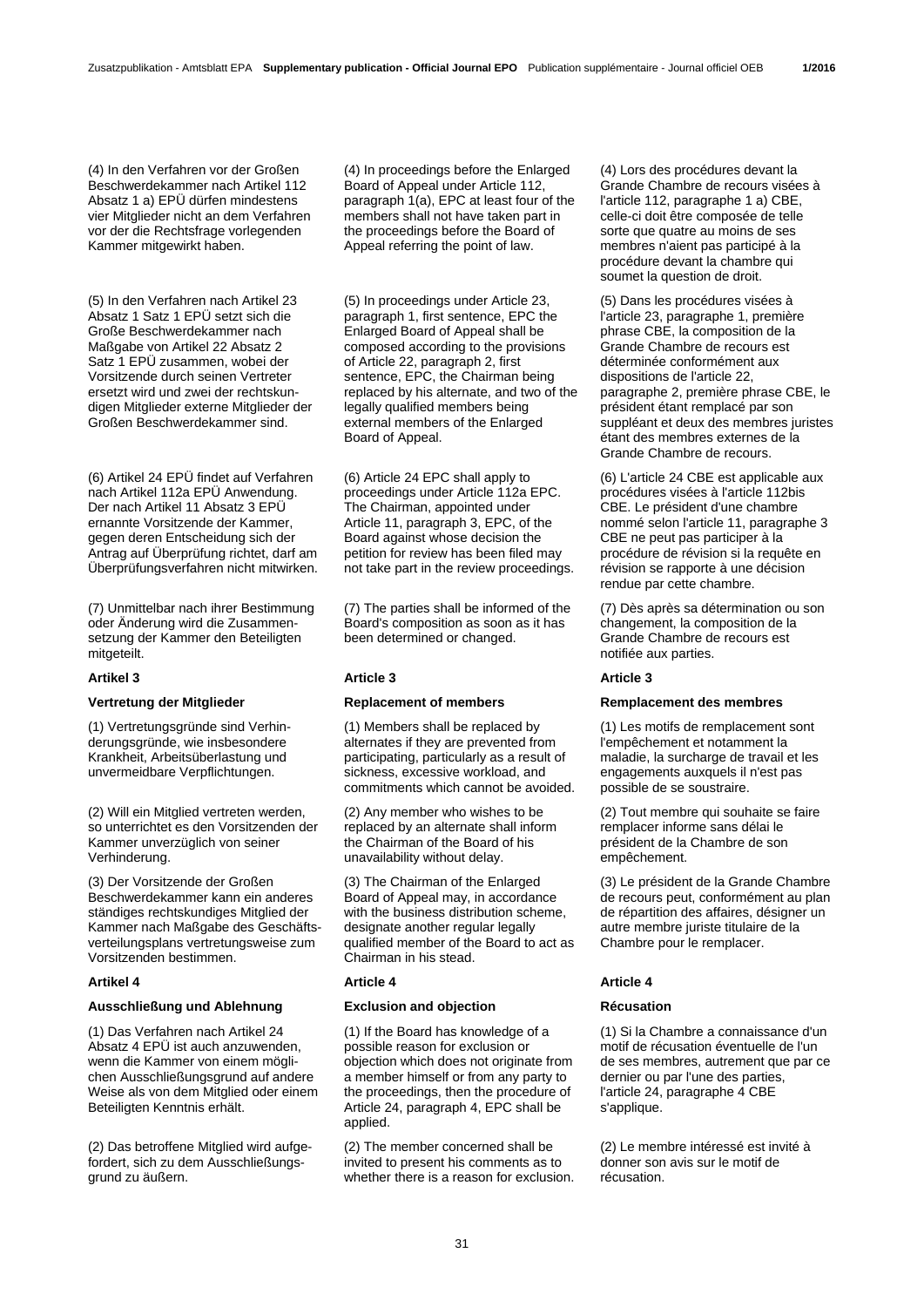(3) Vor der Entscheidung über die Ausschließung des Mitglieds wird das Verfahren in der Sache nicht weitergeführt.

# **Berichterstatter Rapporteurs Rapporteurs**

(1) Der Vorsitzende der Kammer bestimmt für jeden Fall eines der Mitglieder der Kammer oder sich selbst als Berichterstatter. Der Vorsitzende kann einen Mitberichterstatter bestimmen. Der Berichterstatter der Kammer in der Besetzung nach Regel 109 Absatz 2 a) EPÜ bleibt in der Regel Berichterstatter für das Verfahren in der Besetzung nach Regel 109 Absatz 2 b) EPÜ.

(2) Ist ein Mitberichterstatter bestimmt worden, so werden die in den Absätzen 3 bis 5 vorgesehenen Maßnahmen vorbehaltlich einer Anordnung des Vorsitzenden gemeinsam vom Berichterstatter und dem Mitberichterstatter getroffen.

(3) Der Berichterstatter führt eine vorläufige Untersuchung des Falles durch und kann vorbehaltlich einer Anordnung des Vorsitzenden der Kammer Bescheide an die mitwirkungsberechtigten Beteiligten abfassen. Die Bescheide werden vom Berichterstatter im Auftrag der Kammer unterzeichnet.

(4) Der Berichterstatter bereitet die Sitzungen und mündlichen Verhandlungen der Kammer vor.

(5) Der Berichterstatter entwirft die Entscheidungen bzw. Stellungnahmen.

(6) Ist der Berichterstatter oder der Mitberichterstatter der Ansicht, dass seine Kenntnisse der Verfahrenssprache für die Abfassung von Bescheiden und Entscheidungen bzw. Stellungnahmen nicht ausreichen, so kann er diese in einer anderen Amtssprache entwerfen. Die Entwürfe werden vom Europäischen Patentamt in die Verfahrenssprache übersetzt; die Übersetzungen werden von dem Berichterstatter oder von einem anderen Mitglied der Kammer überprüft.

## **Geschäftsstelle Registry Greffe**

(1) Bei der Großen Beschwerdekammer wird eine Geschäftsstelle eingerichtet, deren Aufgaben vom Leiter der Geschäftsstellen der Beschwerdekammern oder von den ihm zu diesem Zweck zugeordneten Geschäftsstellenbeamten wahrgenommen werden.

 (3) Before a decision is taken on the exclusion of the member, there shall be no further proceedings in the case.

## **Artikel 5 Article 5 Article 5**

 (1) The Chairman of the Board shall for each case designate a member of the Board, or himself, as rapporteur. The Chairman may appoint an additional rapporteur. The rapporteur of the Board as composed under Rule 109, paragraph 2(a), EPC shall generally go on to be the rapporteur for proceedings conducted in the composition under Rule 109, paragraph 2(b), EPC.

 (2) If an additional rapporteur is appointed, the steps referred to in paragraphs 3 to 5 shall be taken by the rapporteur and additional rapporteur jointly unless the Chairman directs otherwise.

 (3) The rapporteur shall carry out a preliminary study of the case and may prepare communications to the eligible parties subject to the direction of the Chairman of the Board. Communications shall be signed by the rapporteur on behalf of the Board.

 (4) The rapporteur shall make the preparations for meetings of the Board and for oral proceedings.

 (5) The rapporteur shall draft decisions or opinions.

 (6) If a rapporteur or additional rapporteur considers that his knowledge of the language of the proceedings is insufficient for drafting communications or decisions or opinions, he may draft these in one of the other official languages. His drafts shall be translated by the European Patent Office into the language of the proceedings and the translations shall be checked by the rapporteur or by another member of the Board.

## **Artikel 6 Article 6 Article 6**

 (1) A Registry shall be established for the Enlarged Board of Appeal. The Senior Registrar of the Boards of Appeal or the registrars assigned to him for this purpose shall be responsible for the discharge of its functions.

 (3) La procédure relative à l'affaire est suspendue jusqu'à ce qu'une décision ait été prise au sujet de la récusation.

 (1) Le président de la Chambre désigne, pour chaque cas, l'un des membres de la Chambre ou lui-même pour assumer les fonctions de rapporteur. Le président peut désigner un corapporteur. Le rapporteur de la Chambre siégeant dans la formation prévue à la règle 109, paragraphe 2 a) CBE reste en règle générale rapporteur pour la procédure conduite dans la formation prévue à la règle 109, paragraphe 2 b) CBE.

 (2) Si un corapporteur a été désigné, les mesures prévues aux paragraphes 3 à 5 sont prises conjointement par le rapporteur et le corapporteur, sous réserve des directives du président.

 (3) Le rapporteur procède à une étude préliminaire du cas et rédige en tant que de besoin, sous réserve des directives du président de la Chambre. les notifications aux parties habilitées à participer. Le rapporteur signe les notifications au nom de la Chambre.

 (4) Le rapporteur prépare les réunions internes de la Chambre et les procédures orales.

 (5) Le rapporteur rédige les projets de décisions ou d'avis.

 (6) Si le rapporteur ou le corapporteur estime que sa connaissance de la langue de la procédure n'est pas suffisante pour rédiger des projets de notifications et de décisions ou d'avis, il peut les rédiger dans une autre des langues officielles. L'Office européen des brevets traduit les projets dans la langue de la procédure et le rapporteur ou un autre membre de la Chambre vérifie les traductions.

 (1) Il est institué auprès de la Grande Chambre de recours un greffe, dont les attributions sont exercées par le greffier en chef des chambres de recours ou par les agents du greffe affectés à cet effet.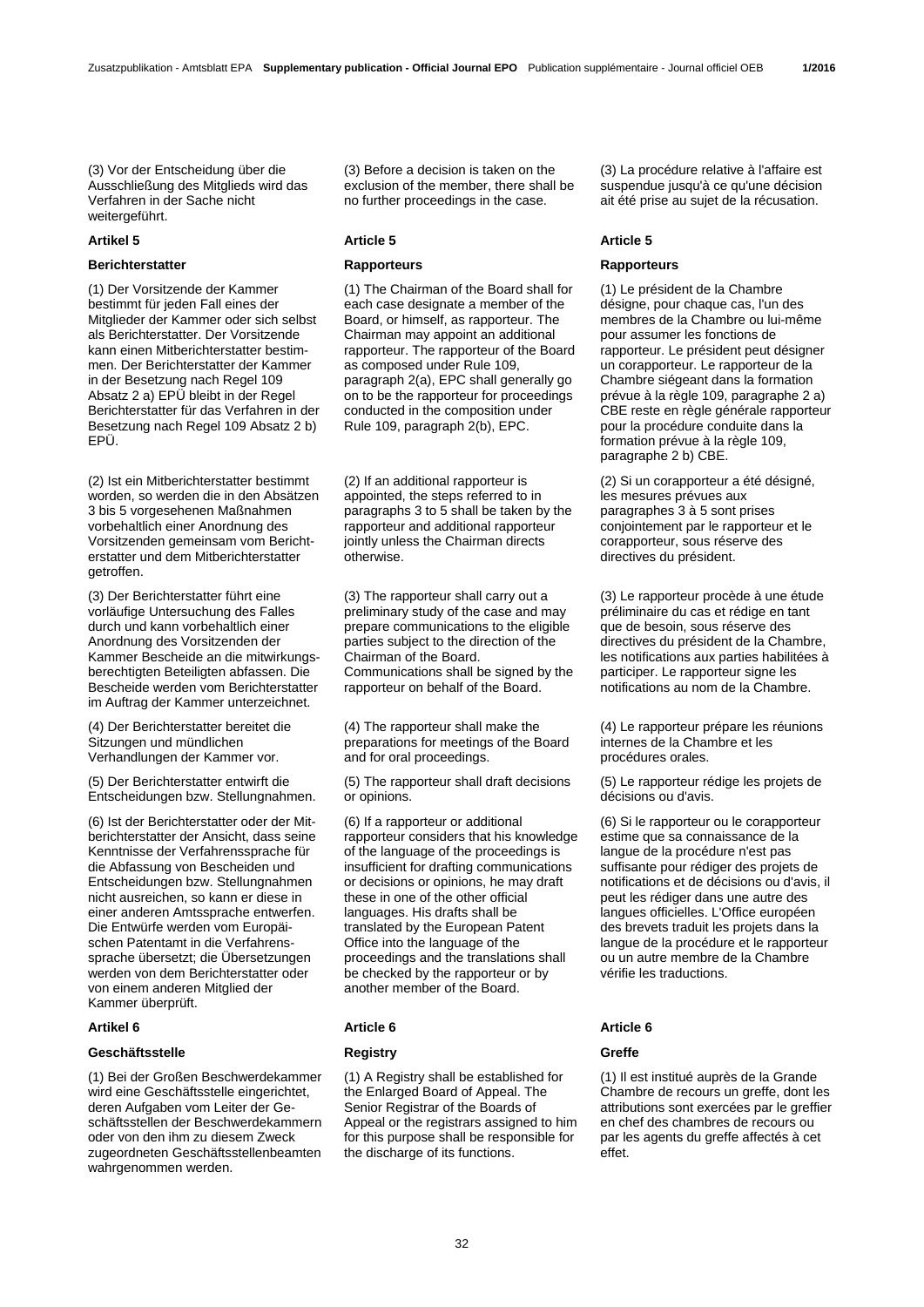(2) Die nach Artikel 11 Absatz 3 EPÜ ernannten Mitglieder der Großen Beschwerdekammer können der Geschäftsstelle Aufgaben übertragen, die technisch und rechtlich keine Schwierigkeiten bereiten, wie insbesondere Aufgaben betreffend Akteneinsicht, Ladung, Zustellung oder Gewährung von Weiterbehandlung.

(3) Niederschriften über mündliche Verhandlungen und Beweisaufnahmen werden vom Leiter der Geschäftsstellen, einem ihm zu diesem Zweck zugeordneten Geschäftsstellenbeamten oder von einem anderen Bediensteten des Amts, den der Vorsitzende dazu bestimmt, angefertigt.

## **Änderung in der Zusammensetzung der Kammer**

(1) Ändert sich die Zusammensetzung der Kammer nach einer mündlichen Verhandlung, so werden die mitwirkungsberechtigten Beteiligten unterrichtet, dass auf Antrag eine erneute mündliche Verhandlung vor der Kammer in ihrer neuen Zusammensetzung stattfindet. Eine erneute mündliche Verhandlung findet auch dann statt, wenn das neue Mitglied dies beantragt und die übrigen Mitglieder der Kammer damit einverstanden sind.

(2) Absatz 1 findet keine Anwendung auf eine Änderung der Zusammensetzung gemäß Artikel 2 Absatz 3. In diesem Fall gilt ein Antrag auf mündliche Verhandlung auch dann weiter, wenn bereits eine mündliche Verhandlung stattgefunden hat.

(3) Jedes neue Mitglied ist an bereits getroffene Zwischenentscheidungen wie die übrigen Mitglieder gebunden.

(4) Ist ein Mitglied der Kammer nach einer Endentscheidung verhindert, so wird es nicht ersetzt. Ist der Vorsitzende verhindert, so unterzeichnet in seinem Auftrag das im Rahmen der Kammer dienstälteste rechtskundige Mitglied der Kammer und bei gleichem Dienstalter das älteste Mitglied.

Liegen der Kammer mehrere Rechtsfragen gleicher oder ähnlicher Art oder mehrere Anträge auf Überprüfung derselben Beschwerdeentscheidung

 (2) The members of the Enlarged Board of Appeal appointed under Article 11, paragraph 3, EPC may entrust to the Registry tasks which involve no technical or legal difficulties, in particular in relation to arranging for inspection of files, issuing summonses to oral proceedings and notifications and granting requests for further processing of applications.

 (3) Minutes of oral proceedings and of the taking of evidence shall be drawn up by the Senior Registrar, a registrar assigned to him for this purpose or such other employee of the Office as the Chairman may designate.

## **Artikel 7 Article 7 Article 7**

## **Change in the composition of the Board**

 (1) If the composition of the Board is changed after oral proceedings, the parties eligible to take part in the proceedings shall be informed that, at the request of any party, fresh oral proceedings shall be held before the Board in its new composition. Fresh oral proceedings shall also be held if so requested by the new member and if the other members of the Board have given their agreement.

 (2) Paragraph 1 shall not apply to a change in composition under Article 2, paragraph 3. In this event, a request for oral proceedings shall continue to apply even where oral proceedings have already taken place.

 (3) Each new member shall be bound to the same extent as the other members by an interim decision which has already been taken.

 (4) If, when the Board has already reached a final decision, a member is unable to act, he shall not be replaced by an alternate. If the Chairman is unable to act, the legally qualified member of the Board having the longest service on the Board or, in the case where members have the same length of service, the eldest member shall sign the decision on behalf of the Chairman.

## **Artikel 8 Article 8 Article 8**

## **Verbindung von Verfahren Consolidation of proceedings Jonction de procédures**

 If two or more points of law with the same or similar subject-matter have been submitted, or two or more petitions to review the same appeal

 (2) Les membres de la Grande Chambre de recours nommés selon l'article 11, paragraphe 3 CBE peuvent confier au greffe des tâches ne présentant aucune difficulté technique ou juridique particulière, notamment celles concernant l'ouverture des dossiers à l'inspection publique, les citations, les significations ou les autorisations de poursuite de la procédure.

 (3) Les procès-verbaux des procédures orales et des instructions sont établis par le greffier en chef, par l'agent du greffe affecté à cet effet ou par tout autre agent de l'Office désigné par le président de la Chambre.

## **Modification de la composition de la Chambre**

 (1) Si la composition de la Chambre est modifiée après une procédure orale, les parties habilitées à participer sont informées que, si l'une d'elles le demande, une nouvelle procédure orale aura lieu devant la Chambre dans sa nouvelle composition. Une nouvelle procédure orale a également lieu à la demande du nouveau membre de la Chambre si les autres membres en conviennent.

 (2) Le paragraphe 1 n'est pas applicable si la composition est modifiée conformément à l'article 2, paragraphe 3. Dans ce cas, la requête en procédure orale reste valable même si une procédure orale a déjà eu lieu.

 (3) Chaque nouveau membre de la Chambre est lié, au même titre que les autres membres, par les décisions interlocutoires déjà prises.

 (4) Si l'un des membres de la Chambre a un empêchement alors que la Chambre a déjà pris une décision finale, il n'est pas remplacé. S'il s'agit du président, la décision est signée, au lieu et place de celui-ci, par le membre juriste le plus ancien de la Chambre ; à égalité d'ancienneté, le membre le plus âgé signe.

 Si plusieurs questions de droit identiques ou analogues ou si plusieurs requêtes en révision de la même décision d'une chambre de recours sont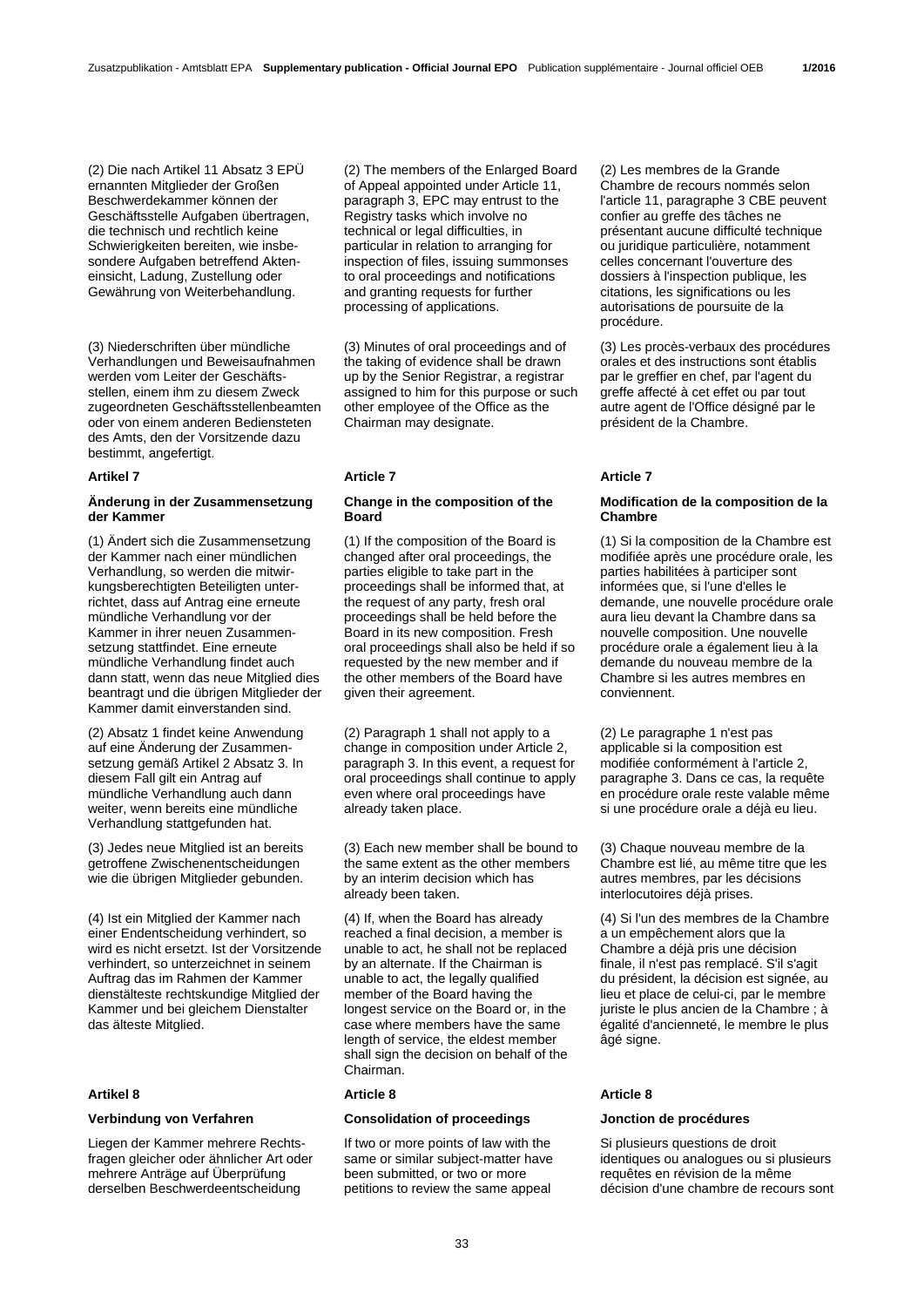vor, so kann die Kammer sie in einem gemeinsamen Verfahren behandeln.

## **Äußerungsrecht des Präsidenten des Europäischen Patentamts**

In den Verfahren gemäß Artikel 112 EPÜ kann die Kammer den Präsidenten des Europäischen Patentamts von Amts wegen oder auf dessen schriftlichen begründeten Antrag auffordern, sich zu Fragen von allgemeinem Interesse, die sich im Rahmen eines vor der Kammer anhängigen Verfahrens stellen, schriftlich oder mündlich zu äußern. Die Beteiligten sind berechtigt, zu diesen Äußerungen Stellung zu nehmen.

(1) Im Rahmen der Verfahren gemäß Artikel 112 EPÜ können schriftliche Stellungnahmen, die von Dritten eingereicht werden und die in diesem Verfahren zu klärende Rechtsfragen betreffen, nach dem Ermessen der Kammer behandelt werden.

(2) Die Kammer kann im Amtsblatt des Europäischen Patentamts nähere Bestimmungen betreffend diese Stellungnahmen bekanntmachen.

## **Besondere Mitteilungen an die Beteiligten in Verfahren nach Artikel 112a EPÜ**

Unbeschadet der nach anderen Vorschriften erforderlichen Zustellungen oder Mitteilungen:

a) wird den anderen Beteiligten der Eingang eines Antrags auf Überprüfung zusammen mit einer Abschrift des Antrags und unter Hinweis auf Regel 109 Absatz 3 EPÜ mitgeteilt;

b) wird den Beteiligten die Verwerfung in einer mündlichen Verhandlung eines Antrags auf Überprüfung als offensichtlich unzulässig oder unbegründet mitgeteilt;

c) wird den Beteiligten die Weiterleitung eines Antrags auf Überprüfung an die Kammer in der Besetzung nach Regel 109 Absatz 2 b) EPÜ mitgeteilt.

decision, the Board may consider them in consolidated proceedings.

## **Artikel 9 Article 9 Article 9**

# **EPO President's right to comment Droit du Président de l'OEB de**

 In proceedings under Article 112 EPC the Board may, on its own initiative or at the written, reasoned request of the President of the European Patent Office, invite him to comment in writing or orally on questions of general interest which arise in the course of proceedings pending before it. The parties shall be entitled to submit their observations on the President's comments.

# **Artikel 10 Article 10 Article 10**

## **Stellungnahmen Dritter Statements by third parties Observations des tiers**

 (1) In the course of proceedings under Article 112 EPC, any written statement concerning the points of law raised in such proceedings which is sent to the Board by a third party may be dealt with as the Board thinks fit.

 (2) The Board may announce further provisions concerning such statements in the Official Journal of the European Patent Office if it seems appropriate.

# **Artikel 11 Article 11 Article 11**

## **Special communications to parties in proceedings under Article 112a EPC**

 Notwithstanding notifications or communications required under other provisions,

 (a) the other parties shall be informed of the receipt of a petition for review and shall receive a copy of the petition, reference being made to Rule 109, paragraph 3, EPC;

 (b) the parties shall be informed that a clearly inadmissible or unallowable petition for review has been rejected in oral proceedings;

 (c) the parties shall be informed that a petition for review has been forwarded to the Board as composed under Rule 109, paragraph 2(b), EPC.

soumises à la Chambre, celle-ci peut les examiner au cours d'une procédure commune.

# **présenter des observations**

 Dans les procédures visées à l'article 112 CBE, la Chambre peut, soit d'office soit sur demande écrite et motivée du Président de l'Office européen des brevets, inviter ce dernier à présenter par écrit ou oralement ses observations sur des questions d'intérêt général qui se posent dans le cadre d'une procédure pendante devant elle. Les parties ont le droit de prendre position au sujet de ces observations.

 (1) Au cours des procédures visées à l'article 112 CBE, la Chambre traite comme elle le juge bon toutes observations écrites qui lui sont adressées par les tiers relatives aux questions de droit objet de ladite procédure.

 (2) Si elle l'estime utile, la Chambre publie dans le Journal officiel de l'Office européen des brevets toutes autres dispositions concernant de telles observations.

## **Notifications particulières aux parties aux procédures visées à l'article 112bis CBE**

 Sans préjudice des significations ou notifications requises en vertu d'autres dispositions,

 a) les autres parties sont informées de la mise au rôle d'une requête en révision et reçoivent copie de cette requête, référence étant faite à la règle 109, paragraphe 3 CBE ;

 b) les parties sont informées qu'une requête en révision manifestement irrecevable ou non fondée a été rejetée au cours d'une procédure orale ;

 c) les parties sont informées qu'une requête en révision a été transmise à la Chambre siégeant dans la formation prévue à la règle 109, paragraphe 2 b) C<sub>BE</sub>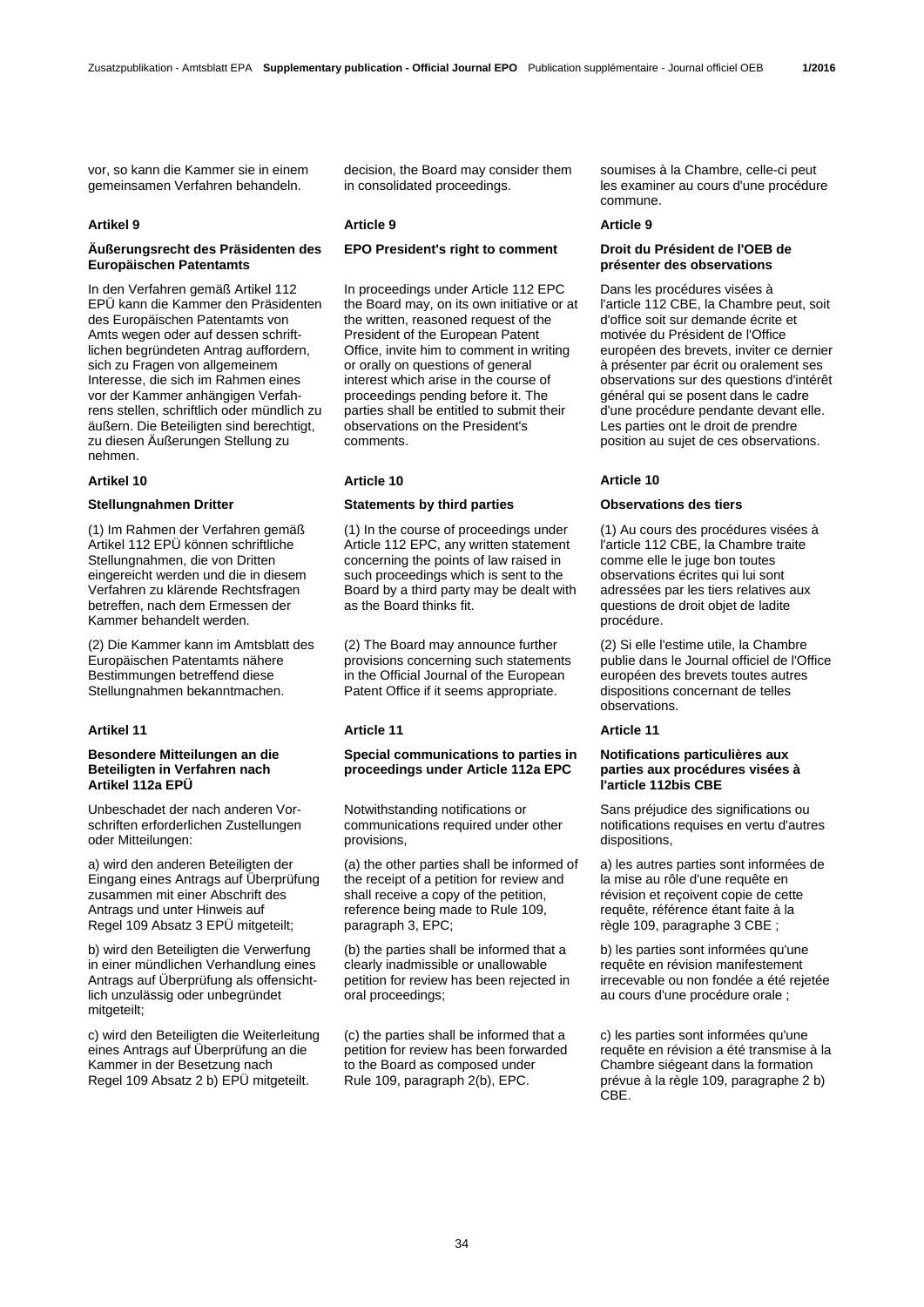## **Artikel 12 Article 12 Article 12**

## **Neues Vorbringen nach Fristablauf in Verfahren nach Artikel 112a EPÜ**

(1) Unbeschadet der Regel 109 Absatz 3 EPÜ kann die Kammer neues Vorbringen des Antragstellers nach Ablauf der Frist für die Einreichung des Antrags auf Überprüfung berücksichtigen, wenn besondere Gründe dies rechtfertigen.

(2) Entsprechendes gilt im Verfahren in der Besetzung nach Regel 109 Absatz 2 b) EPÜ für neues Vorbringen der anderen Beteiligten nach deren Erwiderung.

## **Verfahren nach Artikel 23 Absatz 1 Satz 1 EPÜ**

(1) Einen Antrag an die Große Beschwerdekammer, die Amtsenthebung eines Mitglieds nach Artikel 23 Absatz 1 Satz 1 EPÜ vorzuschlagen, kann entweder der Verwaltungsrat der Europäischen Patentorganisation oder der für die Beschwerdekammern zuständige Vizepräsident des Europäischen Patentamts stellen.

(2) Wird ein solcher Antrag vom Verwaltungsrat gestellt, ist dieser in dem Verfahren vertreten. Der für die Beschwerdekammern zuständige Vizepräsident des Europäischen Patentamts hat in einem solchen Verfahren ebenfalls Anspruch auf rechtliches Gehör.

(3) Wird ein solcher Antrag von dem für die Beschwerdekammern zuständigen Vizepräsidenten gestellt, ist dieser Verfahrensbeteiligter.

(4) Das von dem beantragten Vorschlag zur Amtsenthebung nach Artikel 23 Absatz 1 Satz 1 EPÜ betroffene Mitglied ist als Antragsgegner am Verfahren beteiligt.

(5) Im Antrag nach Absatz 1 sind alle Tatsachen, Argumente und Beweismittel anzuführen. Alle Unterlagen, auf die Bezug genommen wird, sind als Anlagen beizufügen.

(6) Das Verfahren wird schriftlich geführt - erforderlichenfalls oder auf Antrag ergänzt durch eine mündliche Verhandlung nach Artikel 14 - und darf erst abgeschlossen werden, wenn der Antragsgegner über die dem Antrag zugrunde liegenden Tatsachen,

## **New submissions filed after expiry of the time limit in proceedings under Article 112a EPC**

 (1) Notwithstanding Rule 109, paragraph 3, EPC the Board may consider new submissions made by the petitioner after expiry of the time limit for filing petitions for review, if this is justified for special reasons.

 (2) The same shall apply in proceedings conducted in the composition under Rule 109, paragraph 2(b), EPC to new submissions from the other parties filed subsequently to their reply.

## **Proceedings under Article 23, paragraph 1, first sentence, EPC**

 (1) A request that the Enlarged Board of Appeal make a proposal for the removal from office of a member under Article 23, paragraph 1, first sentence, EPC may be made to the Enlarged Board either by the Administrative Council of the European Patent Organisation or by the Vice-President of the European Patent Office in charge of the Boards of Appeal.

 (2) In the case of such a request being made by the Administrative Council, the Administrative Council shall be represented in the proceedings. The Vice-President of the European Patent Office in charge of the Boards of Appeal shall also be entitled to be heard in such proceedings.

 (3) In the case of such a request being made by the Vice-President in charge of the Boards of Appeal, he shall be a party to the proceedings.

 (4) The member who is the subject of a request to make a proposal for their removal from office under Article 23, paragraph 1, first sentence, EPC shall be a party to the proceedings as respondent.

 (5) The request referred to in paragraph 1 shall set out all the facts, arguments and evidence relied on. All documents referred to shall be attached.

 (6) The proceedings shall be conducted in writing, where necessary or requested supplemented by oral proceedings according to Article 14, and may not be concluded without the respondent being informed of the facts, arguments and evidence underlying the

## **Nouveaux moyens invoqués après l'expiration du délai pour agir dans les procédures visées à l'article 112bis CBE**

 (1) Sans préjudice de la règle 109, paragraphe 3 CBE, la Chambre peut tenir compte de nouveaux moyens invoqués par l'auteur de la requête en révision après l'expiration du délai de mise au rôle de ladite requête, si des motifs particuliers le justifient.

 (2) Il en va de même pour la procédure conduite dans la formation prévue à la règle 109, paragraphe 2 b) CBE, en ce qui concerne tout nouveau moyen que les autres parties invoquent après avoir communiqué leur réplique.

## **Artikel 12a Article 12a Article 12bis**

## **Procédure visée à l'article 23, paragraphe 1, première phrase CBE**

 (1) Une requête tendant à ce que la Grande Chambre de recours propose de relever un membre de ses fonctions, conformément à l'article 23, paragraphe 1, première phrase CBE, peut être présentée à la Chambre soit par le Conseil d'administration de l'Organisation européenne des brevets, soit par le Vice-Président de l'Office européen des brevets en charge des chambres de recours.

 (2) Si une telle requête est présentée par le Conseil d'administration, celui-ci est représenté à la procédure. Le Vice-Président de l'Office européen des brevets en charge des chambres de recours dispose également du droit d'être entendu dans une telle procédure.

 (3) Si une telle requête est présentée par le Vice-Président en charge des chambres de recours, celui-ci est partie à la procédure.

 (4) Le membre qui fait l'objet d'une requête tendant à ce que la Grande Chambre de recours propose de le relever de ses fonctions, conformément à l'article 23, paragraphe 1, première phrase CBE, est partie à la procédure en tant que défendeur.

 (5) La requête visée au paragraphe 1 doit exposer tous les faits, arguments et preuves invoqués. Tous les documents cités doivent être joints à ladite requête.

 (6) La procédure se déroule par écrit, une procédure orale au titre de l'article 14 pouvant également avoir lieu si nécessaire ou sur requête ; elle ne peut être conclue sans que le défendeur ait été informé des faits, arguments et preuves sous-tendant la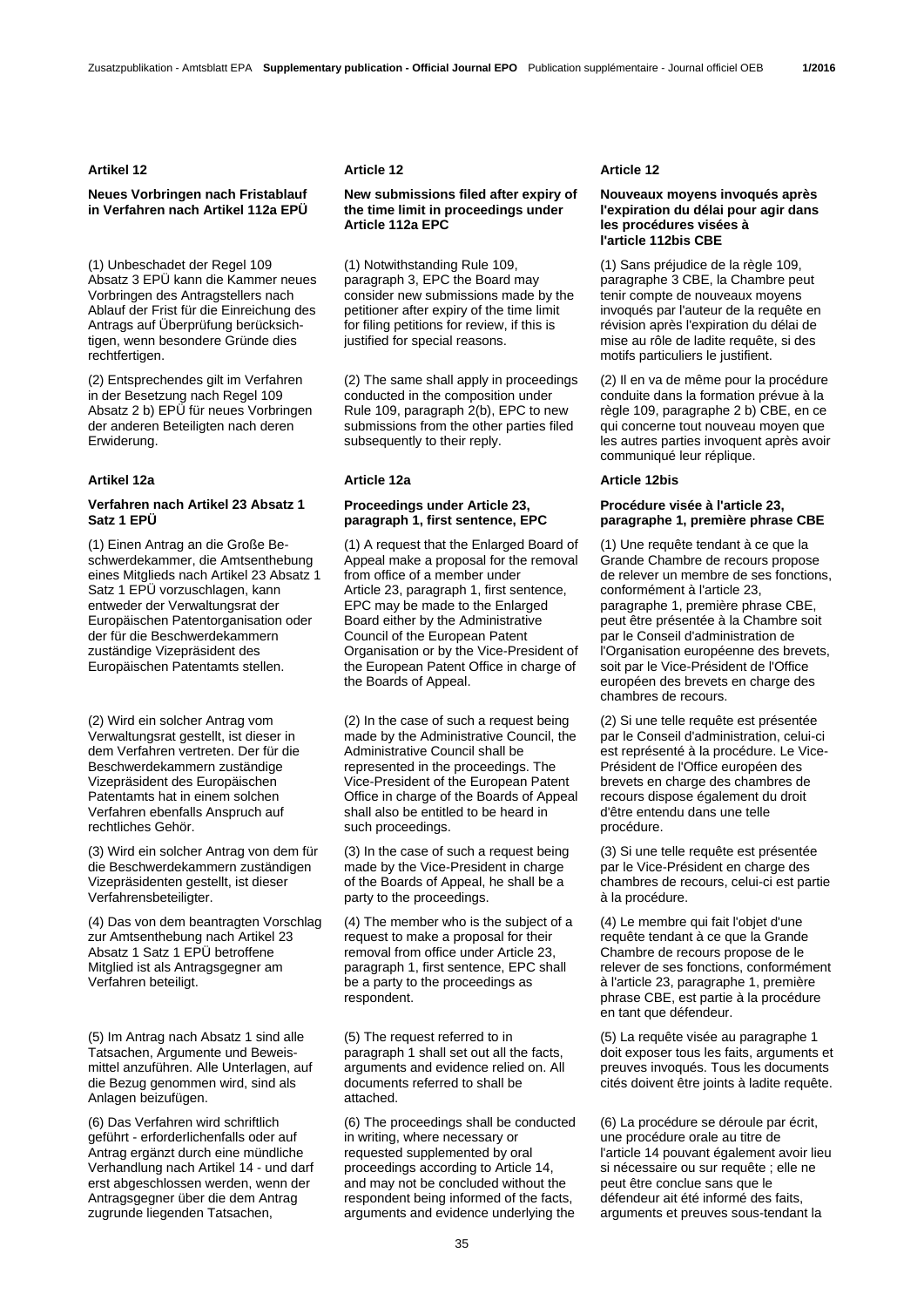Argumente und Beweismittel unterrichtet wurde und rechtliches Gehör erhalten hat. Der Antragsgegner kann eine Person benennen, die ihn berät oder vertritt.

(7) Artikel 117 Absatz 1 EPÜ ist anwendbar.

(8) Das Verfahren wird unabhängig von etwaigen Disziplinarverfahren oder nationalen Verfahren geführt.

(9) Soweit die Große Beschwerdekammer nichts anderes beschließt, ist das Verfahren vertraulich und nicht öffentlich.

(10) Die Große Beschwerdekammer kann auf Antrag die teilweise oder vollständige Erstattung der dem Antragsgegner im Verfahren entstandenen Kosten vorschlagen, wenn der Antrag, eine Amtsenthebung vorzuschlagen, zurückgewiesen wurde.

## **Nicht bindende Mitteilungen der Kammer**

Hält die Kammer es für zweckmäßig, den mitwirkungsberechtigten Beteiligten ihre Ansicht über die Beurteilung sachlicher oder rechtlicher Fragen mitzuteilen, so hat das so zu geschehen, dass die Mitteilung nicht als bindend für die Kammer verstanden werden kann.

## **Mündliche Verhandlungen Oral proceedings Procédures orales**

(1) Ist eine mündliche Verhandlung vorgesehen, so bemüht sich die Kammer darum, dass die mitwirkungsberechtigten Beteiligten vor der mündlichen Verhandlung die erforderlichen Informationen und Unterlagen einreichen.

(2) Die Kammer kann in der Mitteilung nach Artikel 13 auf Punkte hinweisen, die von besonderer Bedeutung zu sein scheinen, oder auf die Tatsache, dass bestimmte Fragen offenbar nicht mehr strittig sind; die Mitteilung kann auch andere Bemerkungen enthalten, die es erleichtern, die mündliche Verhandlung auf das Wesentliche zu konzentrieren.

(3) Eine mündliche Verhandlung kann nach dem Ermessen der Kammer nach Eingang eines schriftlichen und begründeten Antrags ausnahmsweise verlegt werden; der Antrag ist so früh wie möglich vor dem anberaumten Termin zu stellen.

(4) Die Kammer ist nicht verpflichtet, einen Verfahrensschritt einschließlich ihrer Entscheidung aufzuschieben, nur request and having had the opportunity to be heard on them. The respondent may appoint a person to advise or represent him.

 (7) Article 117, paragraph 1, EPC shall be applicable.

 (8) The proceedings shall be conducted independently of any disciplinary or national proceedings.

 (9) Unless and to the extent that the Enlarged Board decides otherwise, the proceedings shall not be public and shall be confidential.

 (10) The Enlarged Board of Appeal may on request propose the reimbursement of some or all costs incurred in the proceedings by the respondent if the request to make a proposal for their removal from office has been rejected.

## **Artikel 13 Article 13 Article 13**

## **Non-binding communications from the Board**

 If the Board deems it expedient to communicate with the eligible parties regarding a possible appreciation of substantive or legal matters, such communication shall be made in such a way as not to imply that the Board is in any way bound by it.

## **Artikel 14 Article 14 Article 14**

 (1) If oral proceedings are to take place, the Board shall endeavour to ensure that the eligible parties have provided all relevant information and documents before the hearing.

 (2) The Board's communication under Article 13 may draw attention to matters which seem to be of special significance, or to the fact that questions appear no longer to be contentious, or may contain other observations that may help concentration on essentials during the oral proceedings.

 (3) A change of date for oral proceedings may exceptionally be allowed in the Board's discretion following receipt of a written and reasoned request made as far in advance of the appointed date as possible.

 (4) The Board shall not be obliged to delay any step in the proceedings, including its decision, by reason only of requête, ni sans qu'il ait eu la possibilité d'être entendu à leur sujet. Le défendeur peut désigner une personne chargée de l'assister ou de le représenter.

 (7) L'article 117, paragraphe 1 CBE est applicable.

 (8) La procédure se déroule indépendamment de toute procédure disciplinaire ou de toute procédure devant une juridiction nationale.

 (9) Dans la mesure où la Grande Chambre de recours n'en décide pas autrement, la procédure n'est pas publique et est confidentielle.

 (10) La Grande Chambre de recours peut, sur requête, proposer le remboursement de tout ou partie des frais de procédure exposés par le défendeur, si la requête tendant à ce que la Chambre propose de le relever de ses fonctions est rejetée.

## **Notifications n'ayant pas de caractère contraignant pour la Chambre**

 Si la Chambre considère qu'il est souhaitable d'informer les parties habilitées à participer de la manière dont elle pourrait apprécier certaines questions de fait ou de droit, elle fait en sorte que cette notification ne puisse être interprétée comme pouvant la lier.

 (1) En cas de procédure orale, la Chambre s'efforce de faire en sorte que les parties habilitées à participer fournissent toutes les informations et tous les documents utiles avant l'audience.

 (2) Dans la notification visée à l'article 13, la Chambre peut signaler les points qui semblent revêtir une importance particulière ou le fait que certaines questions ne semblent plus être litigieuses, ou y fait des observations pouvant aider à concentrer la procédure sur les points essentiels.

 (3) La Chambre peut, dans l'exercice de son pouvoir d'appréciation, changer à titre exceptionnel la date d'une procédure orale sur requête écrite et motivée. Cette requête doit être présentée aussitôt que possible avant la date fixée pour la procédure orale.

 (4) La Chambre n'est pas tenue de différer une étape de la procédure, y compris sa décision, au seul motif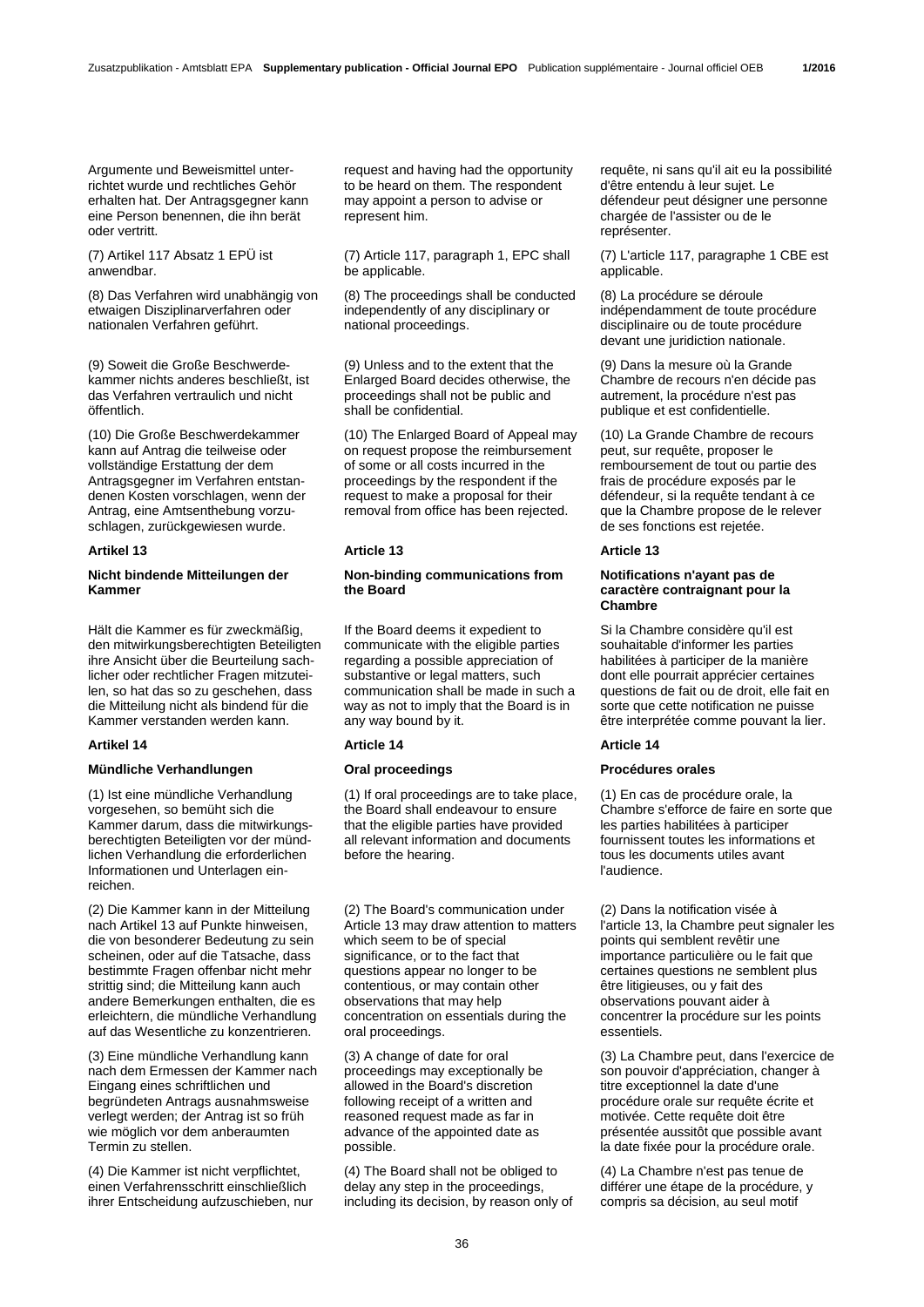weil ein ordnungsgemäß geladener Beteiligter in der mündlichen Verhandlung nicht anwesend ist; dieser kann dann so behandelt werden, als stütze er sich lediglich auf sein schriftliches Vorbringen.

(5) Der Vorsitzende leitet die mündliche Verhandlung und stellt ihre faire, ordnungsgemäße und effiziente Durchführung sicher.

(6) Ist eine Sache in der mündlichen Verhandlung entscheidungsreif, so stellt der Vorsitzende die abschließenden Anträge der mitwirkungsberechtigten Beteiligten fest und erklärt die sachliche Debatte für beendet. Nach Beendigung der sachlichen Debatte können die Beteiligten nichts mehr vorbringen, es sei denn, die Kammer beschließt, die Debatte wieder zu eröffnen.

(7) Die Kammer stellt sicher, dass die Sache am Ende der mündlichen Verhandlung entscheidungsreif ist, sofern nicht besondere Umstände vorliegen. Vor dem Ende der mündlichen Verhandlung kann der Vorsitzende die Entscheidung bzw. Stellungnahme der Kammer verkünden.

## **Beteiligung von Dolmetschern Attendance of interpreters Participation d'interprètes**

Soweit erforderlich, sorgt der Vorsitzende der Kammer bei mündlichen Verhandlungen, Beweisaufnahmen und Beratungen der Kammer für Übersetzungen.

## **Artikel 16 Article 16 Article 16**

## **Beratung und Abstimmung Deliberation and voting Délibéré et vote**

(1) An einer Beratung nehmen nur die Mitglieder der Kammer teil; der Vorsitzende kann jedoch die Anwesenheit anderer Bediensteter zulassen. Die Beratungen sind geheim.

(2) Bei den Beratungen der Kammer äußert zuerst der Berichterstatter, dann ggf. der Mitberichterstatter und, wenn der Berichterstatter nicht der Vorsitzende ist, zuletzt der Vorsitzende seine Meinung.

(3) Die gleiche Reihenfolge gilt für Abstimmungen; auch wenn der Vorsitzende Berichterstatter ist, stimmt er zuletzt ab. Stimmenthaltungen sind nicht zulässig.

the absence at the oral proceedings of any party duly summoned who may then be treated as relying only on its written case.

 (5) The Chairman presides over the oral proceedings and ensures their fair, orderly and efficient conduct.

 (6) When a case is ready for decision during oral proceedings, the Chairman shall state the final requests of the eligible parties and declare the debate closed. No submissions may be made by the parties after the closure of the debate unless the Board decides to reopen the debate.

 (7) The Board shall ensure that each case is ready for decision at the conclusion of the oral proceedings, unless there are special reasons to the contrary. Before the oral proceedings are closed, the Board's decision or opinion may be announced orally by the Chairman.

## **Artikel 15 Article 15 Article 15**

 If required, the Chairman of the Board shall make arrangements for interpreting during oral proceedings, the taking of evidence or the deliberations of the Board.

 (1) Only members of the Board shall participate in deliberations; the Chairman may, however, authorise other officers to attend. Deliberations shall be secret.

 (2) During the deliberations between members of the Board, the opinion of the rapporteur shall be heard first, followed by that of the additional rapporteur if one has been appointed and, if the rapporteur is not the Chairman, the Chairman's last.

 (3) If voting is necessary, votes shall be taken in the same sequence; even if the Chairman is the rapporteur, he shall vote last. Abstentions shall not be permitted.

qu'une partie dûment convoquée est absente lors de la procédure orale ; elle pourra en ce cas considérer que cette partie se fonde uniquement sur ses écritures.

 (5) Le président conduit la procédure orale et en garantit le déroulement équitable, régulier et efficace.

 (6) Lorsque, dans une procédure orale, une affaire est en état d'être jugée, le président donne lecture des requêtes finales des parties habilitées à participer et prononce la clôture des débats. Aucun moyen ne peut être invoqué par les parties après la clôture des débats, sauf si la Chambre décide de rouvrir les débats.

 (7) La Chambre fait en sorte que l'affaire examinée soit en état d'être jugée à la clôture de la procédure orale, à moins que des raisons particulières ne s'y opposent. Avant la clôture de la procédure orale, le président peut prononcer la décision ou l'avis de la .<br>Chamhre

 En tant que de besoin, le président de la Chambre fait assurer la traduction, lors des procédures orales, des mesures d'instruction et des délibérations de la Chambre.

 (1) Seuls les membres de la Chambre participent au délibéré ; toutefois, le président peut autoriser d'autres agents à y assister. Le délibéré est secret.

 (2) Lors du délibéré, le rapporteur puis, le cas échéant, le corapporteur expriment leur opinion les premiers et le président en dernier, à moins qu'il ne soit lui-même rapporteur.

 (3) Le même ordre est suivi s'il est nécessaire de voter, sauf si le président est également rapporteur, auquel cas il vote en dernier. Nul ne peut s'abstenir.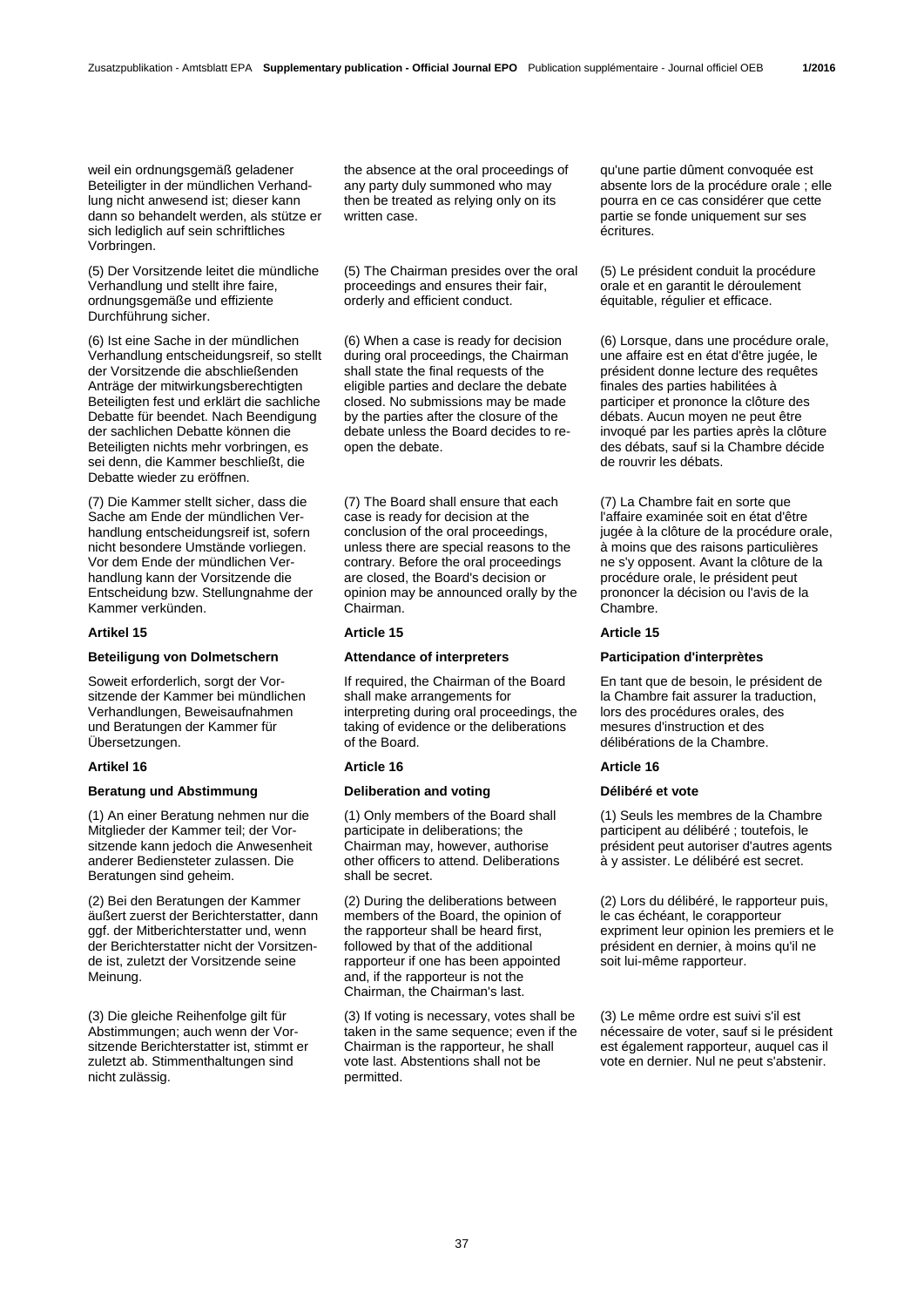## **Artikel 17 Article 17 Article 17**

## **Weiterleitung des Falles von der Kammer in der Besetzung nach Regel 109 Absatz 2 a) EPÜ an die Kammer in der Besetzung nach Regel 109 Absatz 2 b) EPÜ**

Kommt die Kammer in Verfahren gemäß Artikel 112a EPÜ in der Besetzung nach Regel 109 Absatz 2 a) EPÜ nach Beratung nicht einstimmig zu dem Ergebnis, dass der Antrag auf Überprüfung als offensichtlich unzulässig oder unbegründet zu verwerfen ist, so legt sie den Antrag unverzüglich ohne sachliche Stellungnahme der Kammer in der Besetzung nach Regel 109 Absatz 2 b) EPÜ zur Entscheidung vor.

# **Artikel 18 Article 18 Article 18**

## **Begründung von Entscheidungen und Stellungnahmen**

(1) Vorbehaltlich Regel 109 Absatz 2 a) EPÜ entspricht die Entscheidung oder Stellungnahme der Kammer dem Votum der Mehrheit ihrer Mitglieder.

(2) In den Verfahren gemäß Artikel 23 Absatz 1 Satz 1 EPÜ oder Artikel 112 EPÜ können in die Begründung der Entscheidung oder Stellungnahme auch die Erwägungen einer Minderheit aufgenommen werden, wenn die Kammermitglieder dem mehrheitlich zustimmen. Die Namen der diese Minderheit bildenden Mitglieder oder deren Anzahl dürfen nicht angegeben werden.

(3) Die endgültige Entscheidung der Großen Beschwerdekammer in den Verfahren nach Artikel 23 Absatz 1 Satz 1 EPÜ kann unter angemessener Wahrung der Vertraulichkeit des Verfahrens veröffentlicht werden.

## **Artikel 19 Article 19 Article 19**

## **Verbindlichkeit der Verfahrensordnung**

Diese Verfahrensordnung ist für die Große Beschwerdekammer verbindlich, soweit sie nicht zu einem mit dem Geist und Ziel des Übereinkommens unvereinbaren Ergebnis führt.

**Submission of case by the Board as composed under Rule 109, paragraph 2(a), EPC to the Board as composed under Rule 109, paragraph 2(b), EPC**

 If, in proceedings under Article 112a EPC, the Board as composed under Rule 109, paragraph 2(a), EPC fails after deliberation to reach the unanimous conclusion that the petition for review should be rejected as clearly inadmissible or unallowable, it shall submit the petition without delay and without comment as to its merit to the Board as composed under Rule 109, paragraph 2(b), EPC for decision.

## **Reasons for the decision or opinion Motifs de la décision ou de l'avis**

 (1) Subject to Rule 109, paragraph 2(a), EPC the decision or opinion of the Board shall be in accordance with the votes of the majority of its members.

 (2) In proceedings under Article 23, paragraph 1, first sentence, EPC or Article 112 EPC, the reasons for such decision or opinion may also indicate the opinions held by a minority of the members if a majority of the members of the Board agrees. Neither the names of the members forming any such minority nor the size of such minority may be indicated.

 (3) The final decision of the Enlarged Board of Appeal in proceedings under Article 23, paragraph 1, first sentence, EPC may be published, due regard being taken of the confidentiality of the proceedings.

## **Binding nature of the Rules of Procedure**

 These Rules of Procedure shall be binding upon the Enlarged Board of Appeal, provided that they do not lead to a situation which would be incompatible with the spirit and purpose of the Convention.

## **Transfert de l'affaire de la Chambre siégeant dans la formation prévue à la règle 109, paragraphe 2 a) CBE à celle siégeant dans la formation prévue à la règle 109, paragraphe 2 b) CBE**

 Si, après avoir délibéré dans des procédures visées à l'article 112bis CBE dans la formation prévue à la règle 109, paragraphe 2 a) CBE, la Chambre ne parvient pas à l'unanimité à la conclusion que la requête en révision doit être rejetée au motif qu'elle est manifestement irrecevable ou non fondée, elle soumet immédiatement ladite requête pour décision à la Chambre siégeant dans la formation prévue à la règle 109, paragraphe 2 b) CBE, sans avis sur le fond.

 (1) Sous réserve des dispositions de la règle 109, paragraphe 2 a) CBE, la décision ou l'avis rendu par la Chambre se fonde sur le vote de la majorité de ses membres.

 (2) Sous réserve de l'accord d'une majorité des membres, les opinions autres émises par une minorité des membres peuvent, dans les procédures visées à l'article 23, paragraphe 1, première phrase CBE ou à l'article 112 CBE, également être mentionnées dans les motifs de ladite décision ou dudit avis. Ni les noms, ni le nombre des membres qui composent cette minorité ne sont mentionnés.

 (3) La décision finale rendue par la Grande Chambre de recours dans une procédure relevant de l'article 23, paragraphe 1, première phrase CBE, peut être publiée en tenant dûment compte de la confidentialité de ladite procédure.

## **Caractère contraignant du règlement de procédure**

 Le présent règlement de procédure s'impose à la Grande Chambre de recours pour autant qu'il ne conduit pas à un résultat incompatible avec l'esprit et les objectifs de la Convention.